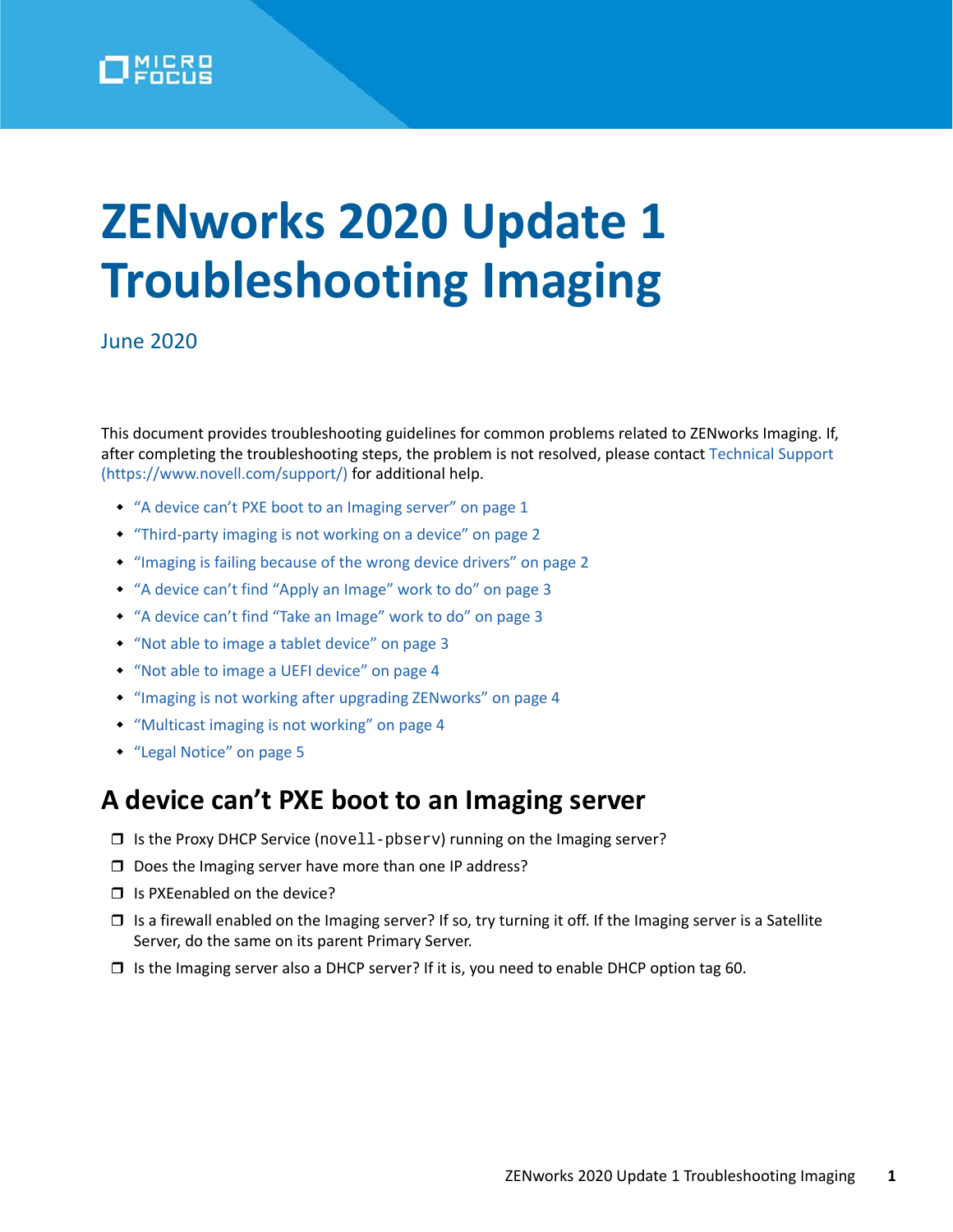- $\Box$  Are the Imaging server and device on the same subnet? If they are not, check the following:
	- If the Imaging server is a Satellite Server, is the Imaging service running? Can the Satellite Server contact its parent Primary Server? Does the *%zenworks\_home%*\conf\preboot\novellzenimgweb.conf file contain the correct address for the Imaging server?
	- Are you using port forwarding? If so, ensure that a DHCP forwarder is configured for the Proxy DHCP Service.
- □ Can you get to the PXE menu? Depending on how Preboot Services is configured, you might need to press CTR+ALT during bootup to display the menu. If you can't get to the menu, call Support.

# <span id="page-1-0"></span>**Third-party imaging is not working on a device**

- $\Box$  Make sure that the device can PXE boot to an Imaging server. See A device can't PXE boot to an Imaging [server.](#page-0-0)
- $\Box$  Have you used ZENworks Control Center to upload the correct WinPE base distributions since your last ZENworks upgrade? To check:
	- 1. In ZENworks Control Center, click **Configuration** > **Management Zone Settings** > **Device Management** > **Preboot Services**.
	- 2. In the **Third Party Imaging Settings** panel, verify that the WinPE base distributions are uploaded:
		- Before you can upload WinPE, the Microsoft Windows Automated Installation Kit (WAIK) or Microsoft Windows Assessment and Deployment Kit (WADK) must be installed on the machine where you are accessing ZENworks Control Center.
		- Third-Party Imaging requires a 32-bit WinPE from the WAIK/WADK to boot a 32-bit device. It requires a 64-bit WinPE from the WADK to boot a 64-bit device. To ensure that both 32-bit and 64-bit devices can be imaged, upload both the 32-bit and 64-bit WinPE distributions.
		- Refer to the ZENworks Control Center Help for more information about uploading the correct WinPE. Help is located in the upper-right corner of ZENworks Control Center. Click **Help** > **Third Party Imaging Settings**.
- $\Box$  If you are trying to deploy a 64-bit image, is the device 64-bit compatible?
- $\Box$  Is the image you are trying to deploy 32-bit or 64-bit? The image architecture must match the WinPE architecture used to deploy it.
- $\Box$  Does WinPE have the correct drivers for the device? For information about adding drivers to a WinPE image, see the article at<http://technet.microsoft.com/en-us/library/hh825070.aspx>.

# <span id="page-1-1"></span>**Imaging is failing because of the wrong device drivers**

To add the correct driver:

- 1. Go to the [Novell Patch Finder](http://download.novell.com/patch/finder/) (http://download.novell.com/patch/finder/).
- 2. In the **Select a Product** list, select **ZENworks Configuration Management**.
- 3. In the list of ZENworks versions that are displayed, click your ZENworks system version to display the patches available for that version.
- 4. Click the latest ZENworks Imaging Driver Update, then download the zip file for your ZENworks version.
- 5. Open the zip file and burn the bootcd.iso to a disc.
- 6. Use the disc to boot the device.
- 7. At the imaging menu, select **Manual mode** to display a bash prompt.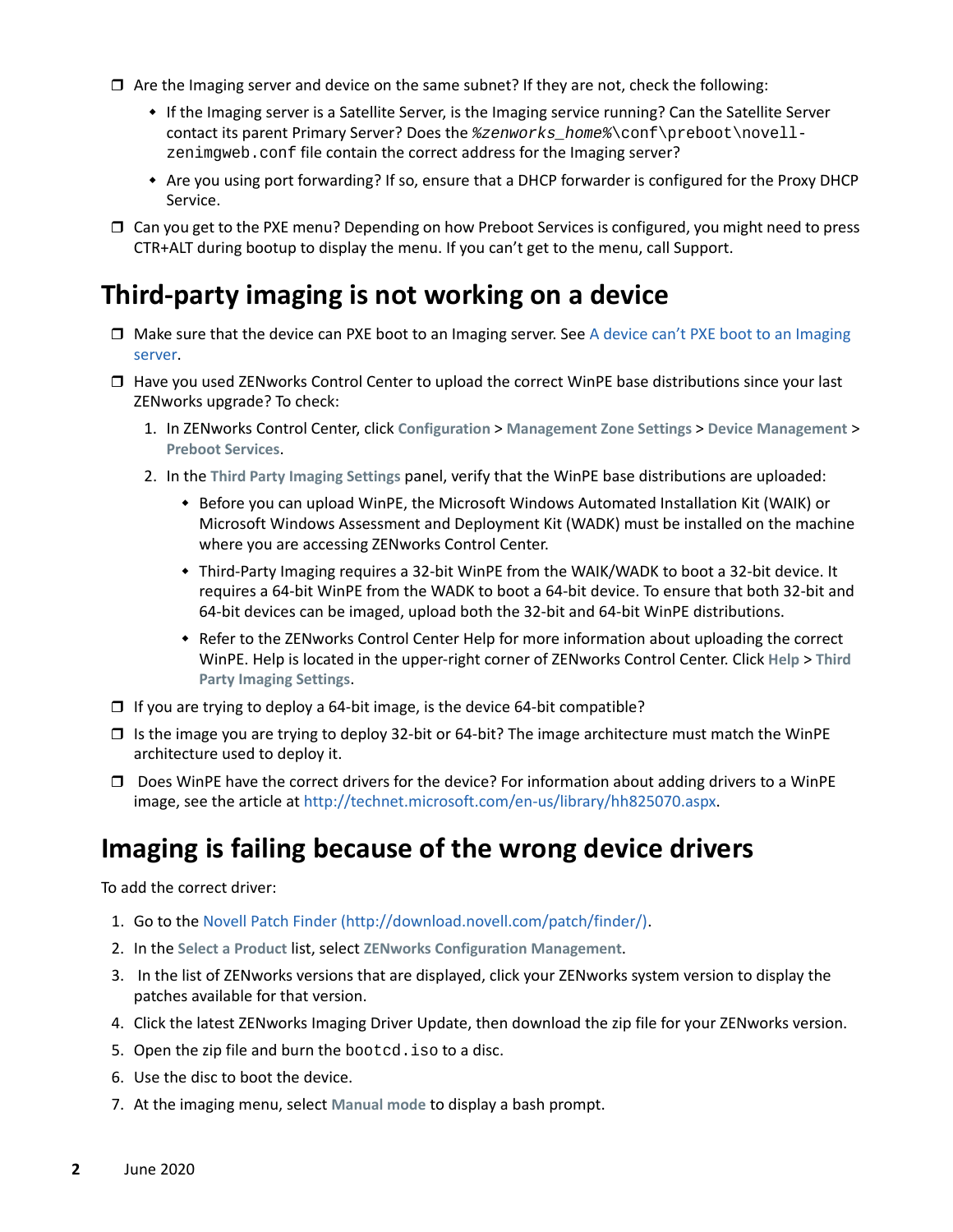8. At the bash prompt, type the following command:

```
hwinfo --netcard
```
This command returns information on the network card. If the network card driver needs to be activated, you will see a line similar to the following:

DR# 0 e100e not active

You will also see a line, similar to the following, that shows the command to activate the driver:

modprobe e100e

9. After the driver is activated, run the following command to verify that it is now active:

hwinfo --netcard

- 10. At the bas prompt, enter cd /sbin/ to change directories.
- 11. Enter ./dhcpd -B eth0 (or ./dhcpcd -n eth0 for later versions) to enable the device to pull a DHCP address.

At this point, the device should be able to create or apply an image as normal.

- 12. To add the new driver to Imaging so that it can be used with other devices, refer to the following documents:
	- **[Knowledgebase TID 3421576](https://www.novell.com/support/kb/doc.php?id=3421576)**
	- [Adding or Updating LAN Drivers](https://www.novell.com/documentation/zenworks-2020/pdfdoc/zen_cm_preboot_imaging/zen_cm_preboot_imaging.pdf#b2cdmbg) in the [ZENworks Preboot Services and Imaging Reference](https://www.novell.com/documentation/zenworks-2020/pdfdoc/zen_cm_preboot_imaging/zen_cm_preboot_imaging.pdf#bookinfo)
	- [Cool Solutions Article "Building and Adding New Device Drivers to ZENworks Imaging"](https://www.novell.com/communities/coolsolutions/building-adding-new-device-drivers-zenworks-imaging/)

# <span id="page-2-0"></span>**A device can't find "Apply an Image" work to do**

- $\Box$  If the device has never been registered in a ZENworks zone, check the hardware rules for non-registered devices to see if they exclude the device. To check the rules, in ZENworks Control Center, click **Configuration** > **Management Zone Settings** > **Device Management** > **Preboot Services** > **Device Imaging Work Assignments**.
- $\Box$  If the device is registered, is there any imaging work scheduled? To check, in ZENworks Control Center go to the device's **Summary** page. In the **Imaging Work** panel, the **Scheduled Work** field will display either **Apply Assigned Imaging Bundle** or **Apply Rule-Based Imaging Bundle** if there is work to do. If there is no scheduled work, apply the image bundle by clicking **Advanced** (in the **Imaging Work** panel) and configuring the work to do.

# <span id="page-2-1"></span>**A device can't find "Take an Image" work to do**

- □ If the device has never been registered in a ZENworks zone, you have to take the image manually. For information about how to do this, see ["Manually Taking an Image of a Device"](https://www.novell.com/documentation/zenworks-2020/pdfdoc/zen_cm_preboot_imaging/zen_cm_preboot_imaging.pdf#bvekbv8) in the [ZENworks Preboot](https://www.novell.com/documentation/zenworks-2020/pdfdoc/zen_cm_preboot_imaging/zen_cm_preboot_imaging.pdf#bookinfo)  [Services and Imaging Reference.](https://www.novell.com/documentation/zenworks-2020/pdfdoc/zen_cm_preboot_imaging/zen_cm_preboot_imaging.pdf#bookinfo)
- $\Box$  If the device is registered, is there any imaging work scheduled? To check in ZENworks Control Center, go to the device's **Summary** page. In the **Imaging Work** panel, the **Scheduled Work** field will display **Take an Image** if there is work to do. If there is no scheduled work, initiate the imaging work by clicking **Advanced** (in the **Imaging Work** panel) and configuring the **Take Image** task.

# <span id="page-2-2"></span>**Not able to image a tablet device**

 $\Box$  Disable secure boot on the device.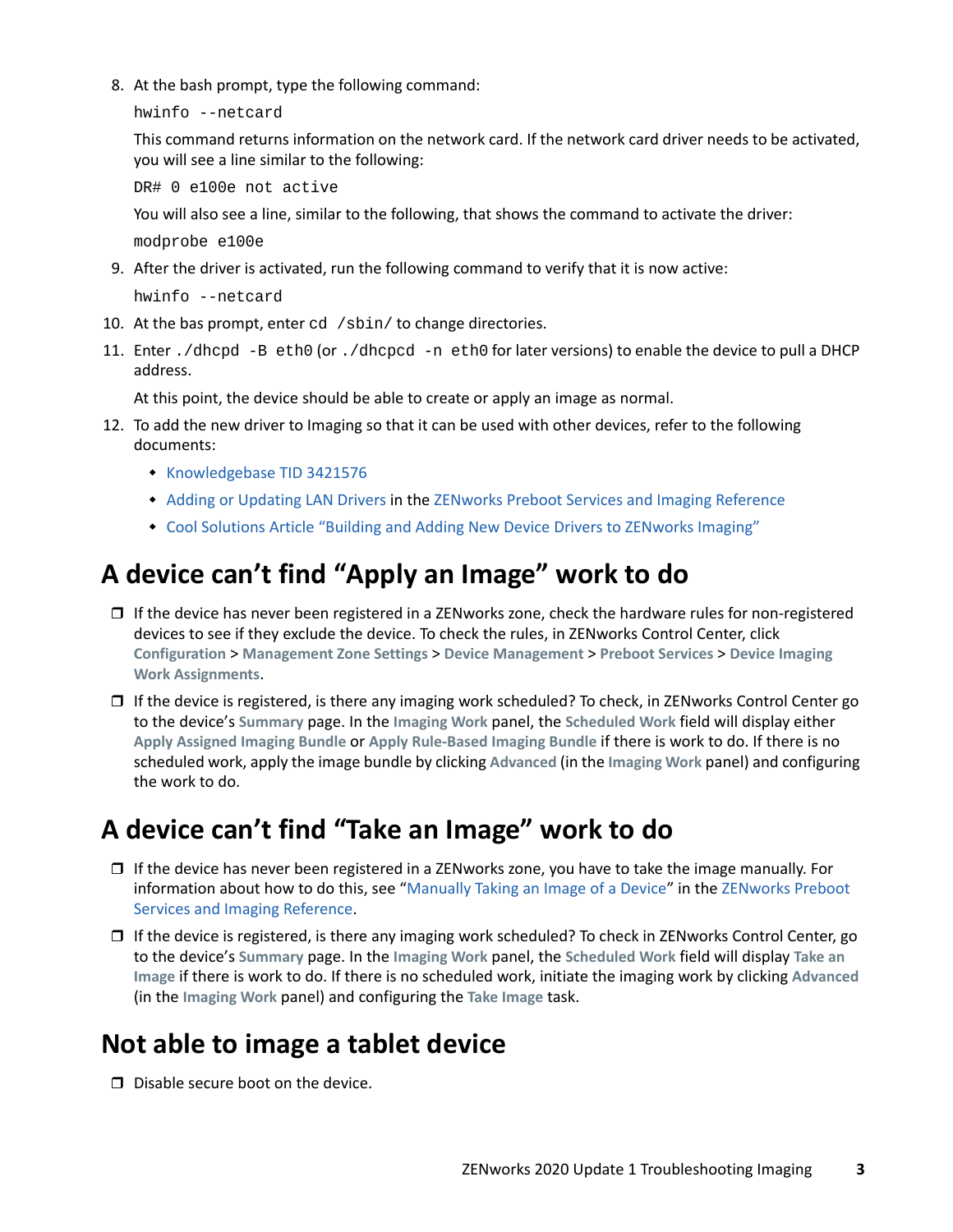- $\Box$  Use a powered USB keyboard with the device.
- For 32-bit UEFI tablets with the Intel Atom processor, make sure you use the 32-bit WinPE image. 32-bit UEFI is not supported in Linux.

#### <span id="page-3-0"></span>**Not able to image a UEFI device**

 Try turning on legacy mode. If imaging still doesn't work in legacy mode, if you don't want legacy mode, or you can't turn on legacy mode, contact Support.

# <span id="page-3-1"></span>**Imaging is not working after upgrading ZENworks**

- $\Box$  If the Imaging server is running on a ZENworks Appliance, turn of the firewall on the appliance.
- $\Box$  Reload the Tuxera driver:
	- 1. In ZENworks Control Center, click **Configuration** > **Management Zone Settings** > **Device Management** > **Preboot Services**.
	- 2. In the **Tuxera High Performance NTFS Driver Integration Settings** panel, download the Tuxera driver (if necessary), use the **Upload** field to select the driver zip file, then click the **Apply** button (bottom of the page) to upload the file. Click **Status** next to the Upload field to monitor the replication status of the driver.
- $\Box$  The Imaging server's  $\text{tftp}$  directory contains files such as configuration files and binaries used by ZENworks to perform imaging tasks. Make sure the tftp folder is replicated among all Imaging servers:
	- 1. In ZENworks Control Center, click **Configuration** > **Management Zone Settings** > **Device Management** > **Preboot Services**.
	- 2. In the **TFTP Replication Settings** panel, click the **Start Now** button. Click the **Show Status** button to monitor the replication status.
- The upgrade replaces imaging files such as the **settings.txt** file. After the upgrade, you need to copy the changes from the old files into the new files. DO NOT replace the new files with the old files; copy the changes from the old files into the new files.
- Make sure you have the latest ZENworks Imaging Driver Update:
	- 1. Go to the [Novell Patch Finder](http://download.novell.com/patch/finder/) (http://download.novell.com/patch/finder/).
	- 2. In the **Select a Product** list, select **ZENworks Configuration Management**.
	- 3. In the list of ZENworks versions that are displayed, click your ZENworks system version to display the patches available for that version.
	- 4. Click the latest ZENworks Imaging Driver Update, then download the zip file for your ZENworks version.
	- 5. Open the zip file and use the bootcd.iso to see if can get into imaging menu. If so, apply the imaging driver updates. If not, contact Support.

# <span id="page-3-2"></span>**Multicast imaging is not working**

- $\Box$  Make sure switches are configured for IGMP2. For multicasting to work properly, all routers and switches on the network must have their multicast features configured. Multicast packets should not be blocked in a switch.
- $\Box$  Make sure DHCP is handing out the default gateway.